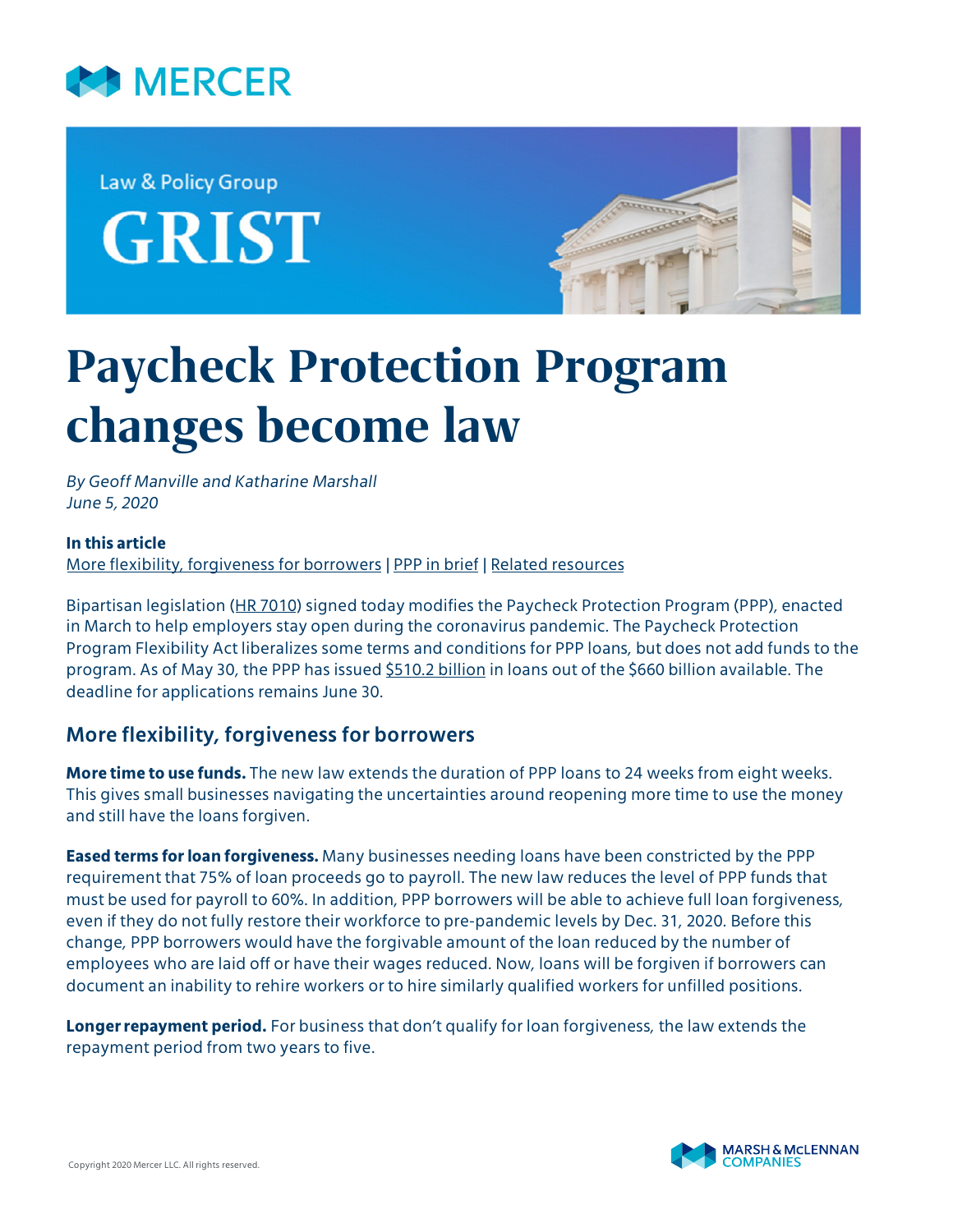Page 2 Law and Policy Group | GRIST **Paycheck Protection Program changes become law**

**Payroll tax deferral.** The measure allows PPP recipients to defer payroll taxes owed through year-end. PPP recipients originally were excluded from this relief under the Coronavirus Aid, Relief and Economic Security (CARES) Act ([Pub. L. No. 116-136](https://www.congress.gov/116/bills/hr748/BILLS-116hr748enr.pdf)). That exclusion remained in place, despite other PPP changes enacted by the Paycheck Protection Program and Health Care Enhancement Act ([Pub. L. No. 116-139\)](https://www.congress.gov/116/plaws/publ139/PLAW-116publ139.pdf).

**Loan application deadline unchanged.** Senators opposed a provision to push the loan application deadline from June 30 to Dec. 31. As part of agreeing to pass the legislation, Sen. Ron Johnson, R-WI, insisted on entering a <u>letter</u> into the record stating that June 30 remains the deadline to apply for a PPP loan. However, the law does move the June 30 deadline for spending the PPP funds to Dec. 31 to accommodate the new 24-week window.

**More PPP changes possible.** Lawmakers say "technical fixes" may be ahead. For example, the act's language appears to require that borrowers spend at least 60% of loan proceeds on payroll or none of the loan will be forgiven. However, lawmakers sponsoring the legislation [say](https://www.govinfo.gov/content/pkg/CREC-2020-06-01/pdf/CREC-2020-06-01-pt1-PgE507-2.pdf) they intend the program's sliding scale to remain in effect. The timing and extent of any changes are unclear at this time.

## <span id="page-1-0"></span>**PPP in brief**

Created by the CARES Act, the PPP is available to employers with 500 or fewer employees (or the workforce size designated for a particular industry), including sole proprietors, independent contractors and self-employed individuals. Employers in the hotel and restaurant industry are eligible if they have 500 or fewer employees in a particular location, and a special rule applies to franchises.

The loan can be forgiven if it is used to pay any of the following:

- Wages, salary, commissions or tips (up to \$100,000 on an annualized basis for each employee)
- Health, retirement or paid leave benefits
- State or local taxes
- Mortgage interest, rent and/or utility payments

Employers that obtain a PPP loan are ineligible for the employee retention credit provided by the CARES Act.

## <span id="page-1-1"></span>**Related resources**

## **Non-Mercer resources**

• [HR 7010](https://www.congress.gov/116/bills/hr7010/BILLS-116hr7010enr.pdf), Paycheck Protection Program Flexibility Act (Congress, June 5, 2020)